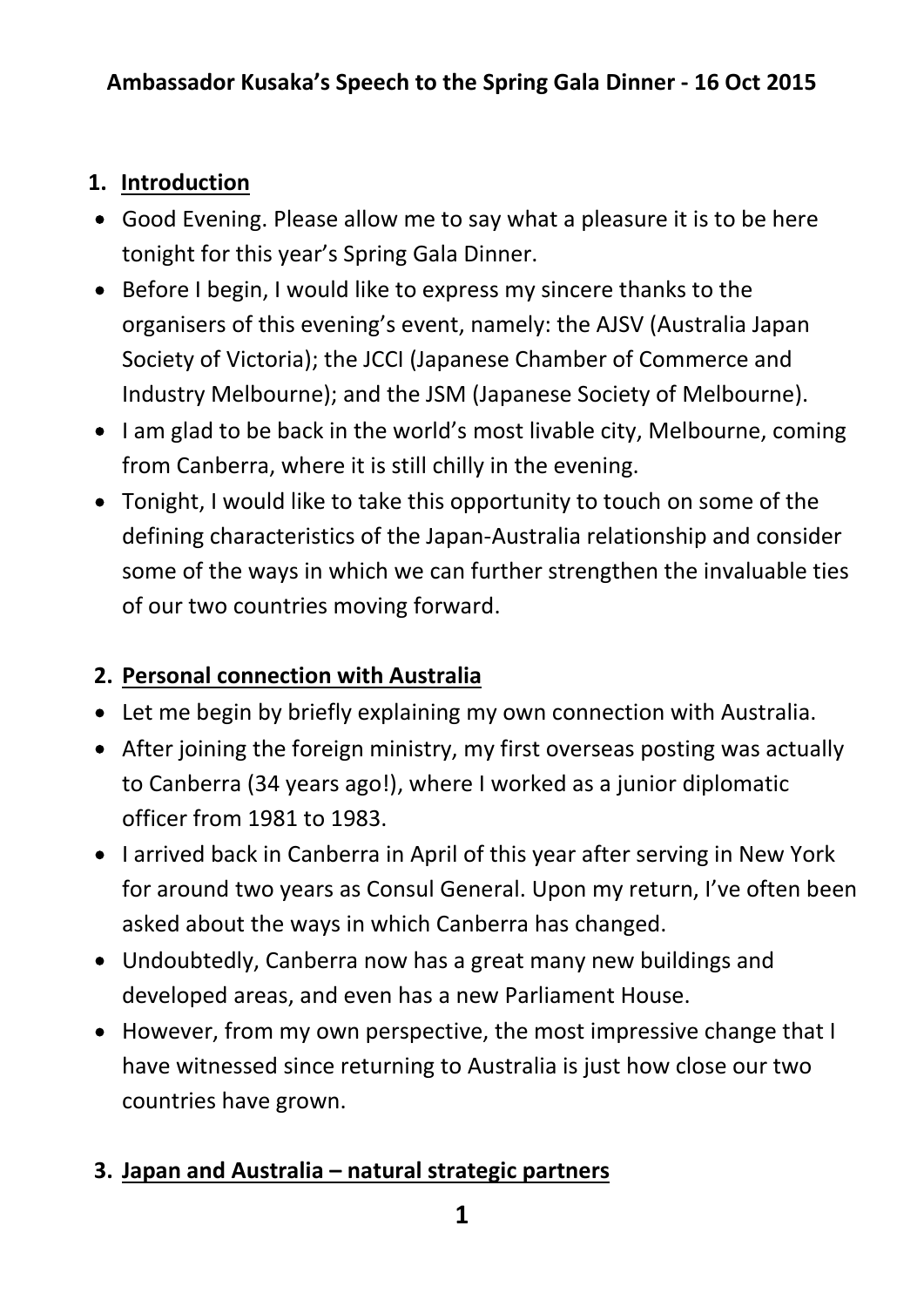- Over the past two years or so, our bilateral relations have been bolstered remarkably thanks to the political will of Prime Minister Abe and former Prime Minister Abbott.
- However, I have every confidence that the Turnbull government will make every effort to maintain the momentum generated by the reciprocal Prime Ministerial visits of last year.
- Indeed, Prime Minister Turnbull already spoke to Prime Minister Abe by telephone on 18 September, just a few days after the change of leadership in Australia, and offered his full support for our bilateral relations moving ahead.
- Similarly, during a lunch meeting held on the sidelines of the recent UN General Assembly, Foreign Minister Bishop also assured Foreign Minister Kishida of the continuing significance that new Turnbull government attaches to the Japan-Australia relationship. This was in fact the ninth meeting Foreign Ministers Kishida and Bishop have held in their present roles.
- Japan and Australia have enjoyed a very strong relationship supported by our long-standing, mutually complementary ties. Our two countries are natural partners, and our relationship is based on common values and strategic interests including democracy, human rights, the rule of law, and a free market economy.

# **4. Growing economic relationship**

On the economic front, Japan and Australia enjoy a long and strong history as trade and investment partners. On 14 September, the exact day when Mr. Turnbull won the leadership ballot at Parliament House, Minister for Trade and Investment Andrew Robb made a speech to the Parliament. In his speech, Minister Robb referred to Mitsui & Co., which came to Australia in 1901, as "a great example of long-term and successful investors" in Australia. In the words of Minister Robb, "Mitsui has grown with Australia," and this is something I feel very proud of.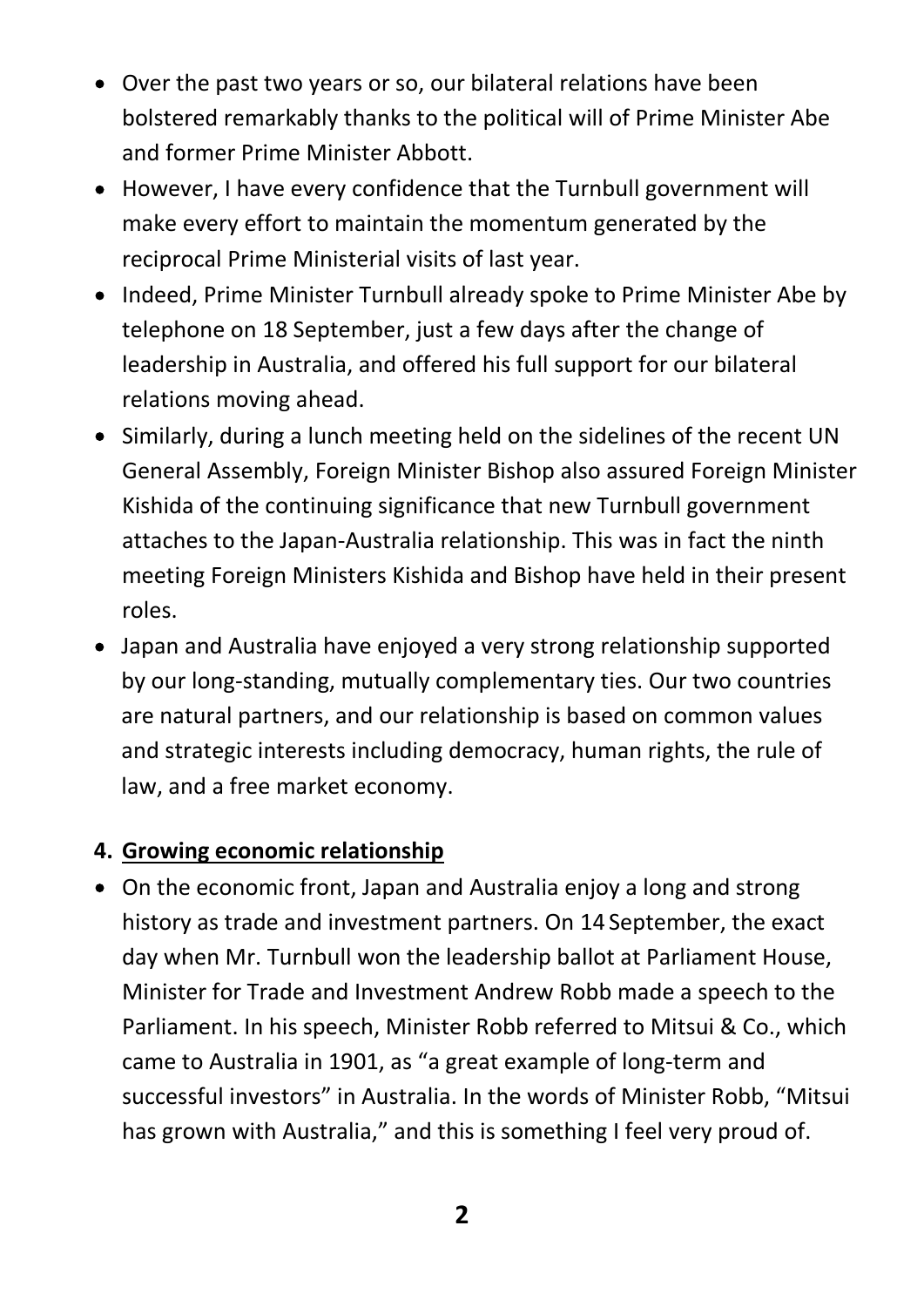- In 1963, the Australia-Japan Business Cooperation Committee was inaugurated, and since then the economic and trade ties of Japan and Australia have grown remarkably. It was recently announced that the 54<sup>th</sup> Annual Australia-Japan Joint Business Conference will be held here in Melbourne next year.
- Actually, I attended the 53<sup>rd</sup> AJBCC Conference held in Fukuoka, Japan, 10 days ago. Over 300 Japanese and Australian business people, as well as two Victorian ministers, were in attendance when we all heard the good news of the successful conclusion of the Trans-Pacific Partnership (TPP) negotiations. Australian Ambassador to Japan, Mr. Bruce Miller, and I applauded the historic conclusion of the negotiation at the AJBCC Conference.
- In recent years, our economic relations have expanded on the central areas of the trade in energy, resources and automobiles, to encompass increasing levels of activity in sectors such as agribusiness and infrastructure. Nowhere is the trend towards widening the trade and investment ties of Japan and Australia more evident than in Victoria.
- For example, Mitsubishi and Sumitomo have their grain accumulation and sale headquarters in the state; Itochu has invested in dairy production; Ito En produces tea; Kagome processes tomatoes; and Saizeriya makes a variety of food products for use in its many restaurants in Japan.
- Concerning Infrastructure development, Itochu has been involved in the establishment of the Victorian desalination plant, while Obayashi has played a role in developing the City Link.
- In the retail sector, both Muji and Uniglo opened their first Australian stores in Melbourne.
- Of course, Toyota's presence in Victoria—which spans more than half a century—has also played a very significant role in strengthening the relations of Japan and the Victoria, and indeed the relations of Japan and Australia as a whole.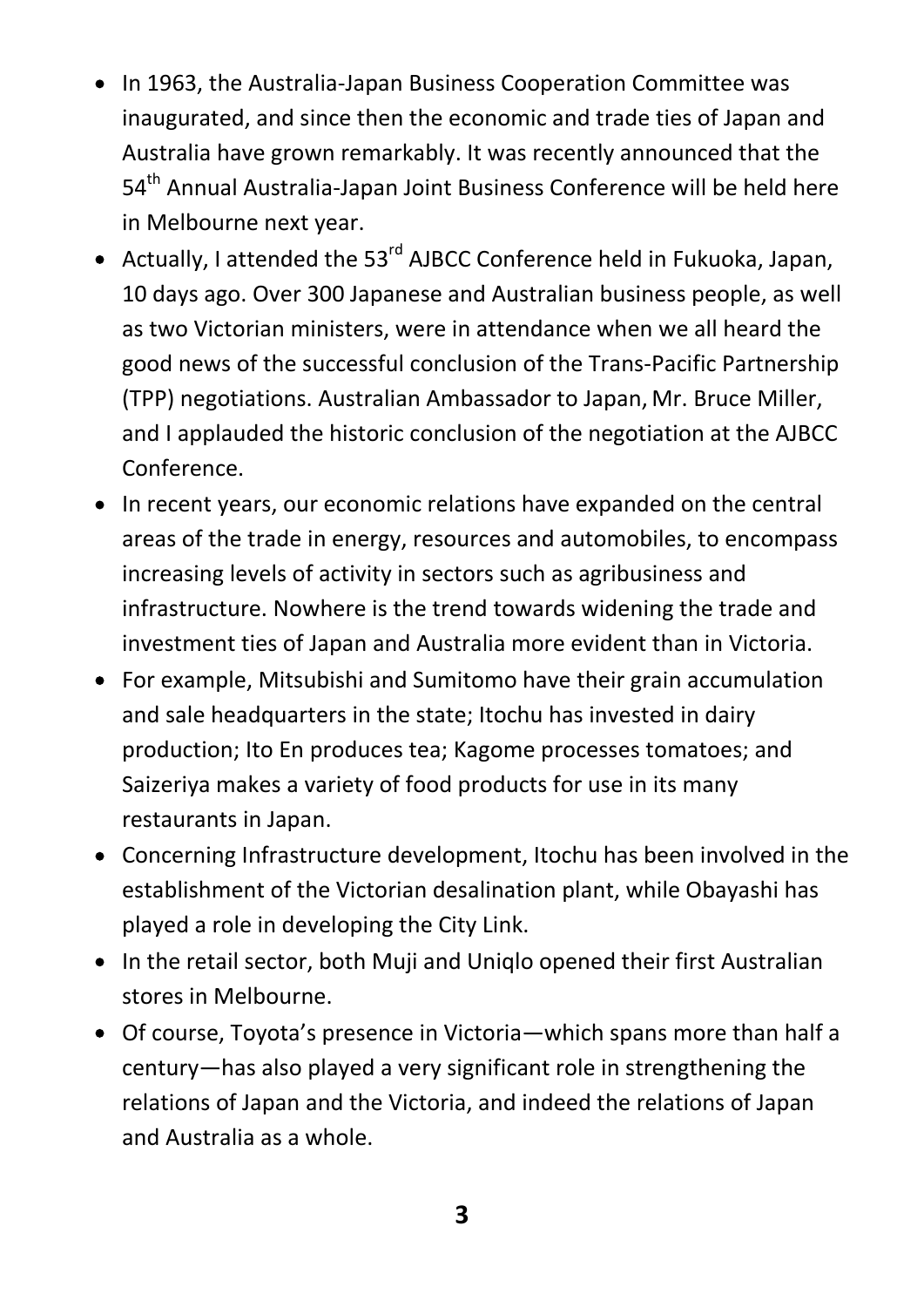- Although Toyota has announced that it will cease manufacturing at its Altona plant in 2017, the company has been praised by the Australian government for its efforts to retrain employees and assist them in their transition to the next stage of their lives. Incidentally, when I met a Toyota executive a couple of months ago, he proudly told me that "their last car to be made in Australia would be the best ever". I firmly believe that Toyota will maintain a very strong relationship with Australia in spite of the closure of the local plant.
- Meanwhile, we are now seeing a growing number of mergers and acquisitions by Japanese companies, many of which involve service industries. Japan Post's recent purchase of Melbourne-based Toll is a prime example of this trend and I would also like to note that Japanese investment is generally very welcomed by Australian companies, particularly because of the capacity of Japanese firms to provide much needed capital to support the growth of Australian businesses.
- A key reason behind the rising interest of Japanese businesses in investing in Australia is last year's conclusion of the Japan-Australia Economic Partnership Agreement.
- Indeed, the EPA has entered into force at a crucial time for our two countries.
- While Australia seeks to transition away from the mining boom into new areas of growth, Japan is also endeavouring to implement a variety of reforms in order to revitalise the country's economy after an extended period of deflation.
- Against this backdrop, the Japan-Australia EPA will assist in channeling the energies of both countries into their most promising and innovative sectors, and contribute to facilitating important reforms that will underscore the economic prosperity for the two countries over the longer term.
- I should also note that the recent conclusion of the TPP negotiations will help to expand on the opportunities afforded by the EPA, such as those applying to many Victorian agricultural exporters, even further.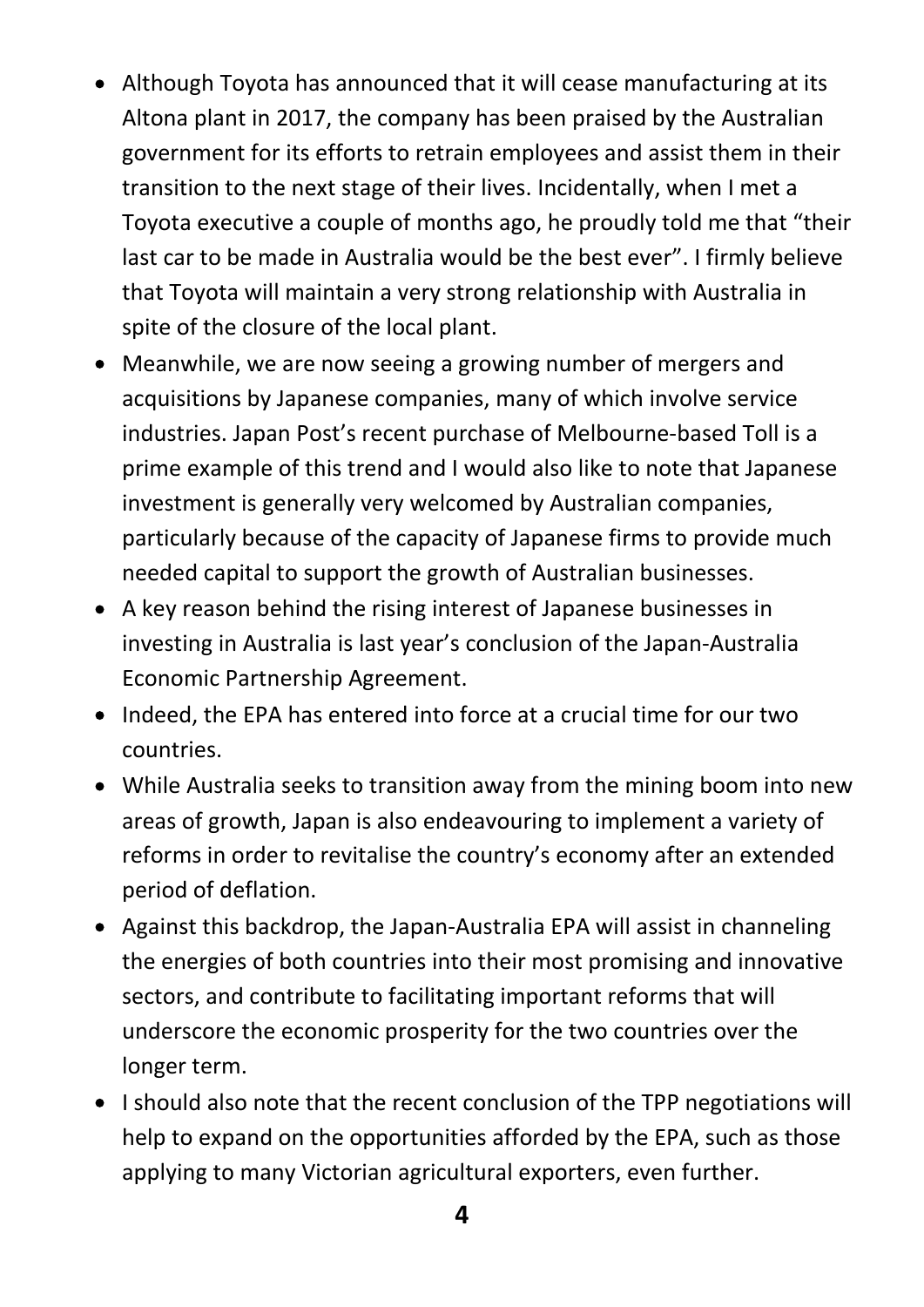- I think it can also be said that our bilateral EPA played an important role in ensuring that a successful outcome was ultimately achieved for the TPP, which will in turn provide a platform for further integration of the region's trade and investment regimes in the future.
- As Prime Minister Abe proclaimed after the conclusion of the TPP negotiations, now is the time for innovation and for us to step into the "open world". This means that utilisation of all our available resources in a "smart" manner will be essential to promoting our future growth. I also expect that as the ground rules of international economic relations continue to evolve in the Asia Pacific, Australia's multicultural society will be of great advantage in the process of adapting to these emerging frameworks.

#### **5. Other areas in which the two countries can learn more from each other**

- Returning to the bilateral relationship, I believe that the complimentary nature of the Japan-Australia relations comes from the unique balance of differences and similarities that our two countries share. These corresponding characteristics also mean that there are many more areas in which Japan and Australia hold the potential to cooperate even more closely, while continuing to learn from each other's experiences.
- For example, as Japan faces up to the challenges posed by the country's aging population, we can look to Australia—and Melbourne in particular—to learn more about the ways in which harmonious multiculturalism can make a very positive contribution to both the economy and culture of a given society.
- Japan can also learn from Australia's example in terms of boosting the participation of women in the workforce, to achieve Japan's vision of "A Society where Women Shine."
- The empowerment of women is widely accepted as another important component in Japan's efforts to tackle its demographic challenges concerning the declining number of participants in the workforce. I'm very pleased to know that you have Consul-General Haneda here in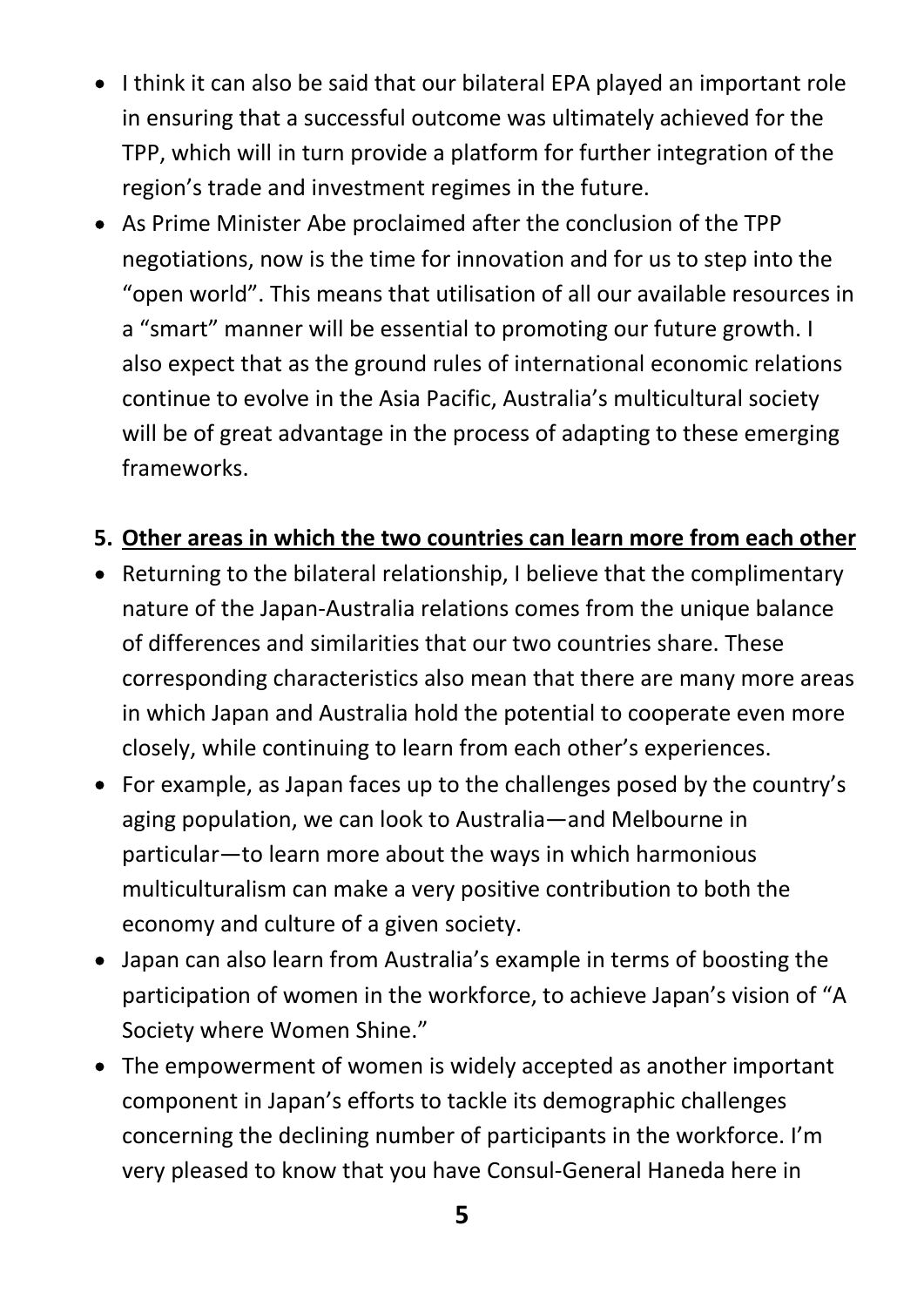Melbourne doing her excellent work as a shining example of Japan's ambitions in this connection.

- Also in terms of enjoying a healthy work-life balance—which is another issue that Japan seeks to tackle with priority—Australia provides a leading example of some of the ways in which Japan can improve in this regard.
- Meanwhile, I also believe that there are many areas in which Australia can learn more from Japan's experiences. One example I can think of is how we do business in Asia.
- As Geoffrey Blainey wrote in his famous book "The Tyranny of Distance," Australians had difficulties dealing with the country's remoteness and even isolation from Britain and Europe. But if you look at it differently, Australia has enjoyed its "Power of Proximity" with the Asia-Pacific, which is the growth center of the world economy, over the past several decades. It seems to continue on the back of the TPP, a gigantic Free Trade Area of the Asia-Pacific, which is certain to present a bright future for this region.
- Distance and extensive space within Australia also present challenges. In this sense, as Australia seeks to best accommodate the demands for public transport infrastructure, which is expected to be immense based on the growing populations of cities like Melbourne and Sydney, I believe that Japanese companies will be able to support Australia in catering to such demand with our advanced technology and know-how, in areas such as city planning and the development of rail and road infrastructure.
- For example, a high speed rail link may be an effective means of enabling citizens to enjoy the benefits of a country lifestyle, while continuing to commute to city areas.

#### **6. People-to-people links and cultural**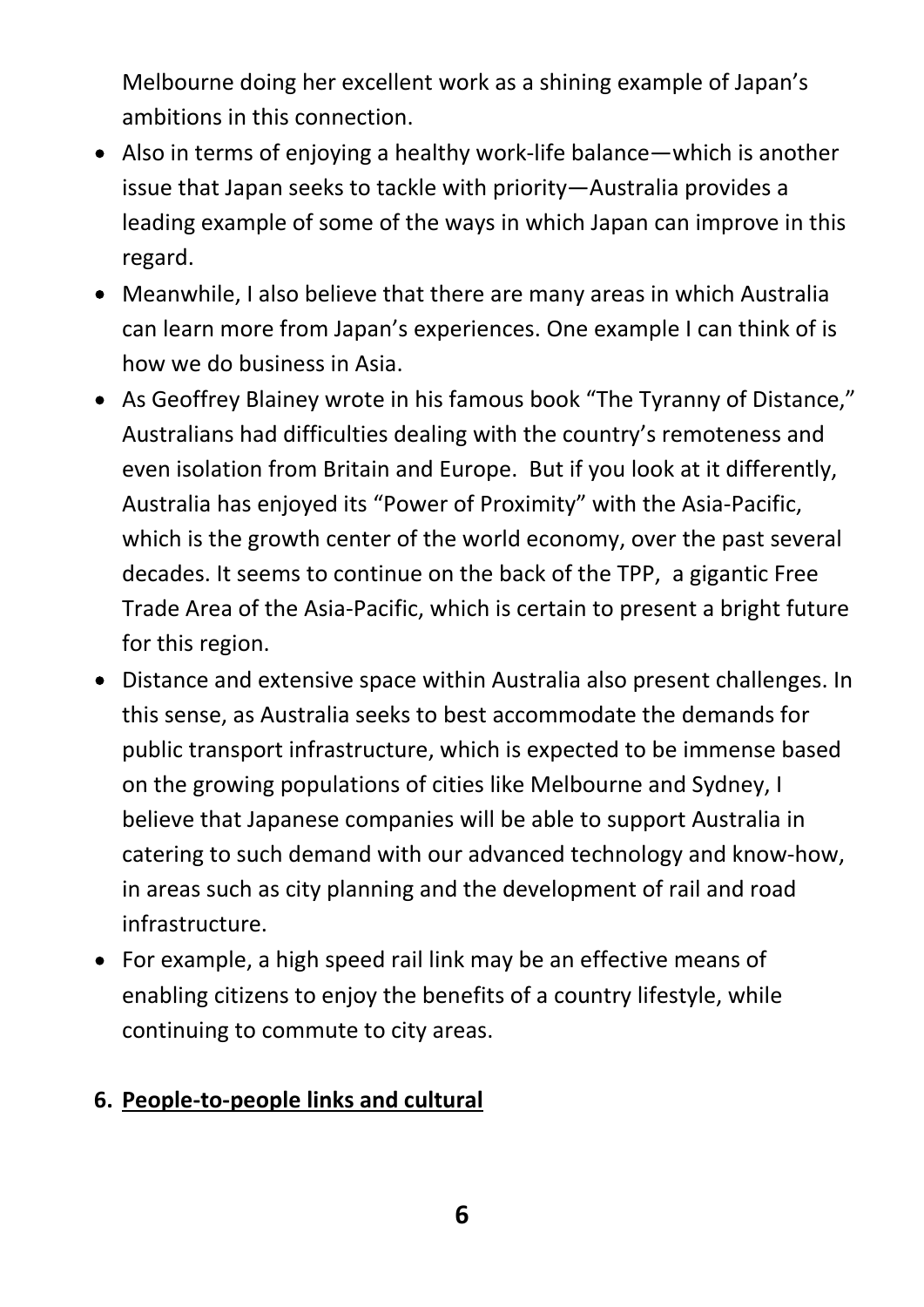- Another reason why our two countries are natural partners is that Japan and Australia enjoy dynamic people-to-people exchanges across all walks of life.
- This is another key factor that will support the efforts to collaborate more closely in the years ahead.
- Ever since I arrived in Australia six months ago, I have been frankly quite stunned by how often I meet with parliamentarians and senior officials who have a very close affinity with Japan, many of whom have previously lived, worked or traveled in the country. One example of such links between our two countries is the Japan Exchange and Teaching Programme, otherwise known as the JET Programme. Over its 29-year history, the number of Australians who have participated in this program is around 4,000 people. Upon returning to Australia, many have maintained their links with Japan and act as advocates or ambassadors of the Japan-Australia relationship.
- There are now over 300,000 Australian tourists who visit Japan annually, and about the same number of Japanese tourists visit Australia each year. I am very glad that many Australians feel they can rely on good snow in Hokkaido or Nagano and that many skiers are returnees. I am also glad to know that Australian tourists stay in Japan for as long as 13 days on average, which is one of the longest stays among foreign tourists. We really appreciate it because tourists from Australia and other countries will help promote needed changes for the globalization of Japan. Moreover, I am aware that many of you are hoping to see even more direct flights between Melbourne and Japan and I would personally very much like to see this demand accommodated.
- I should also mention my own family ties with Australia. My wife was a student at Macquarie University in Sydney during the early 1970s with her family before I met her. She has two younger brothers who went to Australian schools and now are married to Australian ladies, one of whom is from Melbourne. Both my wife and I are therefore very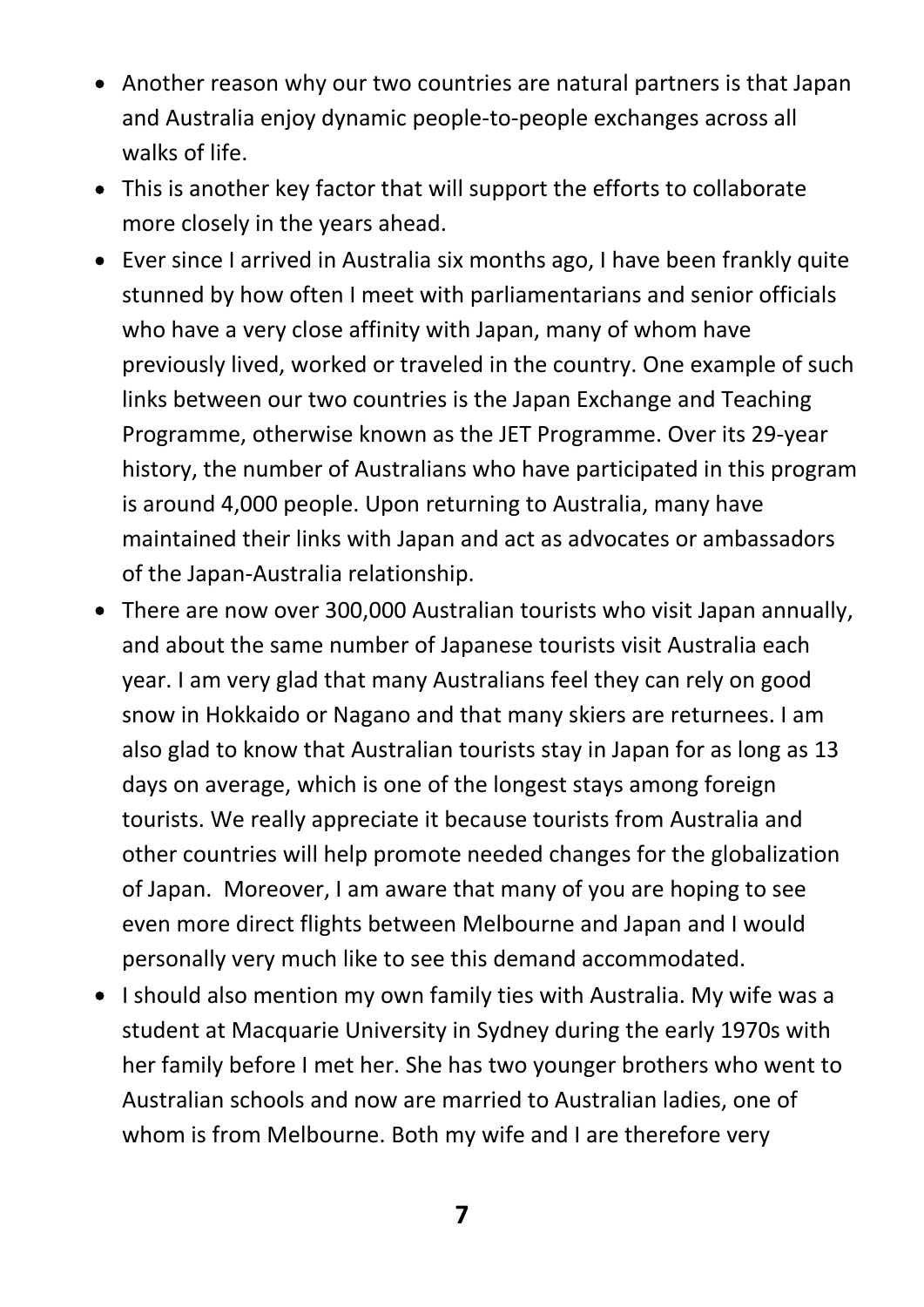fortunate to have been given an opportunity to re-establish our connections with Australia.

- Regarding cultural exchange, in Victoria alone, we have a great many sister-state or sister-city relationships, including the 35-year-old Victoria-Aichi relationship and the Melbourne-Osaka relationship—and each year numerous festivals are held in the state, such as the Melbourne Japanese Summer Festival, the Japan festival held annually by the City of Whitehorse, and the Japanese film festival.
- This year also marks the 30<sup>th</sup> anniversary of the establishment of the Japanese School of Melbourne. Back in 1986, the number of Japanese living in Melbourne was just about 2,000, but now it is more than 15,000. I would like to congratulate the Japanese school on its 30 years of successful development and dedication and thank both the federal government of Australia and the state of Victoria for providing generous financial support to the school.
- Collaboration between Japanese and Australian universities is strong and active. The exact number of collaborative activities between our universities is too great for even our Consulate in Melbourne to grasp. Two examples in this regard are collaborative activities occurring between the University of Melbourne and Osaka City University's faculties of medicine, and the launch of the Kyushu University branch at La Trobe University earlier this year.
- Cultural exchange and people-to-people exchange are also areas in which I have seen a very distinct strengthening of the relations of Japan and Australia since my first posting here all those years ago. Last year, our leaders reaffirmed their commitment to promoting student exchange and the development of new research and educational facilities. Without doubt, such activities will play a very important role in engendering deeper mutual understanding and strengthening the relations of Japan and Australia in the years ahead.

# **7. Conclusion**